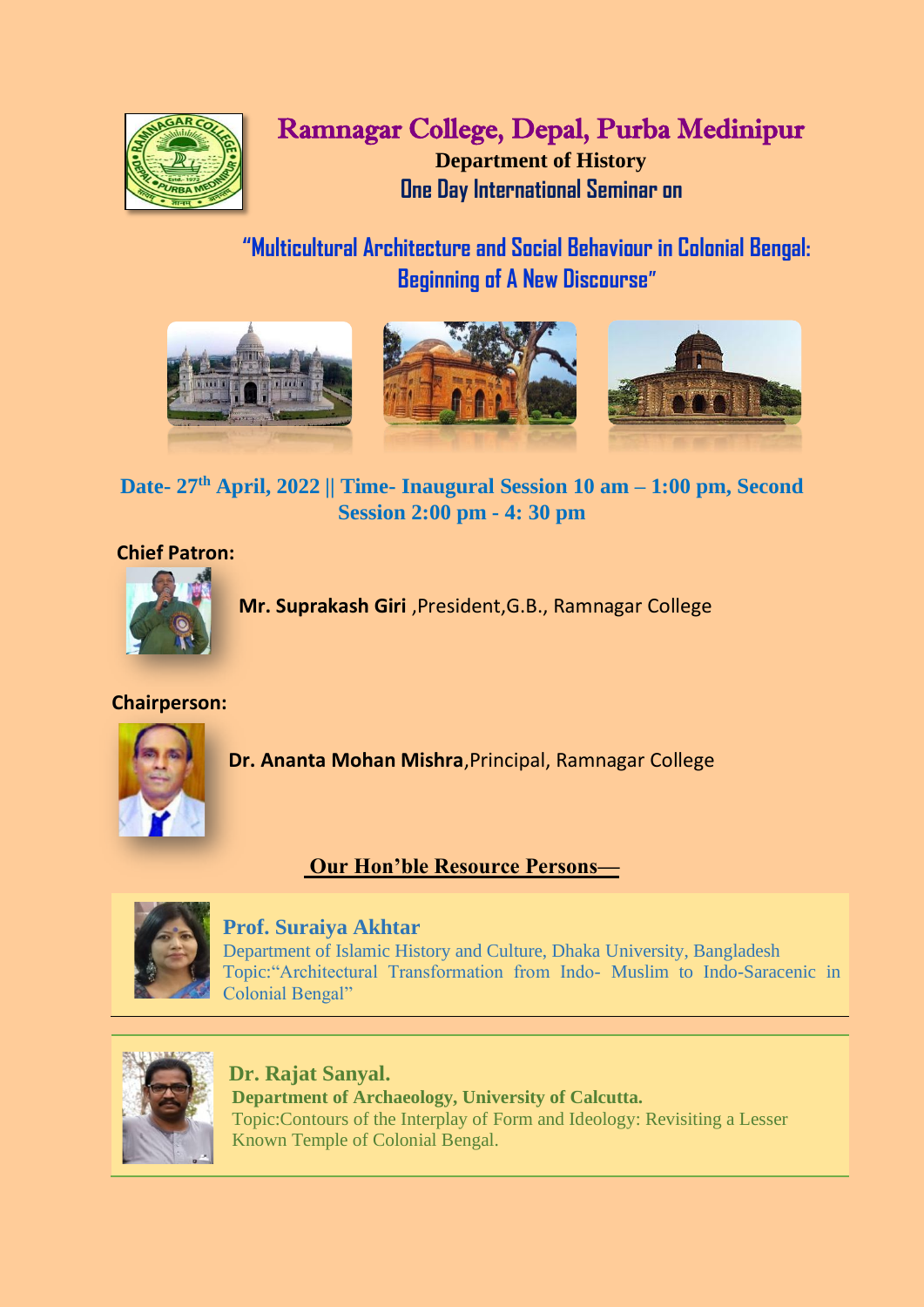

**Dr. Pareswar Sahoo. P.G.Departments of History,Shailabala Women's Autonomous College, Cuttak, Odisha.** Topic:Art Cultural facets of the Konark of Odisha: A study of the matrix of Social Behaviour

#### **Convener:**



**Dr. Mukteswar Das, Assistant Professor and H.O.D. Department of History, Ramnagar College.**

### **Joint Convener:**



**Dr. Aishwaryarupa Majumdar, Assistant Professor, Department of History, Ramnagar College**.

#### **Organizing Committee Members:-**

**Mr.Pradip Kumar Jana, SACT Dept. of History (Contact No.9933556615) Mr. Paresh Chandra Patra, SACT Dept. of History (Contact No. 9733620127) Mr. Hikmat Khan, SACT Dept of History (Contact No.9733560567) Mr. Santi Gopal Giri, SACT Dept. of History (Contact No.9064102506)**

#### **IMPORTANT INFORMATION**

*We glad to inform you that the Department of History, Ramnagar College is going to organize an One Day's International Seminar on 27th April, 2022 (11.00 a.m to 4.30 p.m) at the Seminar Hall of Ramnagr Collge. Hence we are requesting to all level teachers, researchers and students to submit their own original paper on and from 27th April to 31st May. The papers will be published in the Seminar Proceedings/ Special issue.*

#### **Date of Submission:**

**Last date of Abstract submission: 22nd April, 2022 Last date of full paper submission: 31st May, 2022**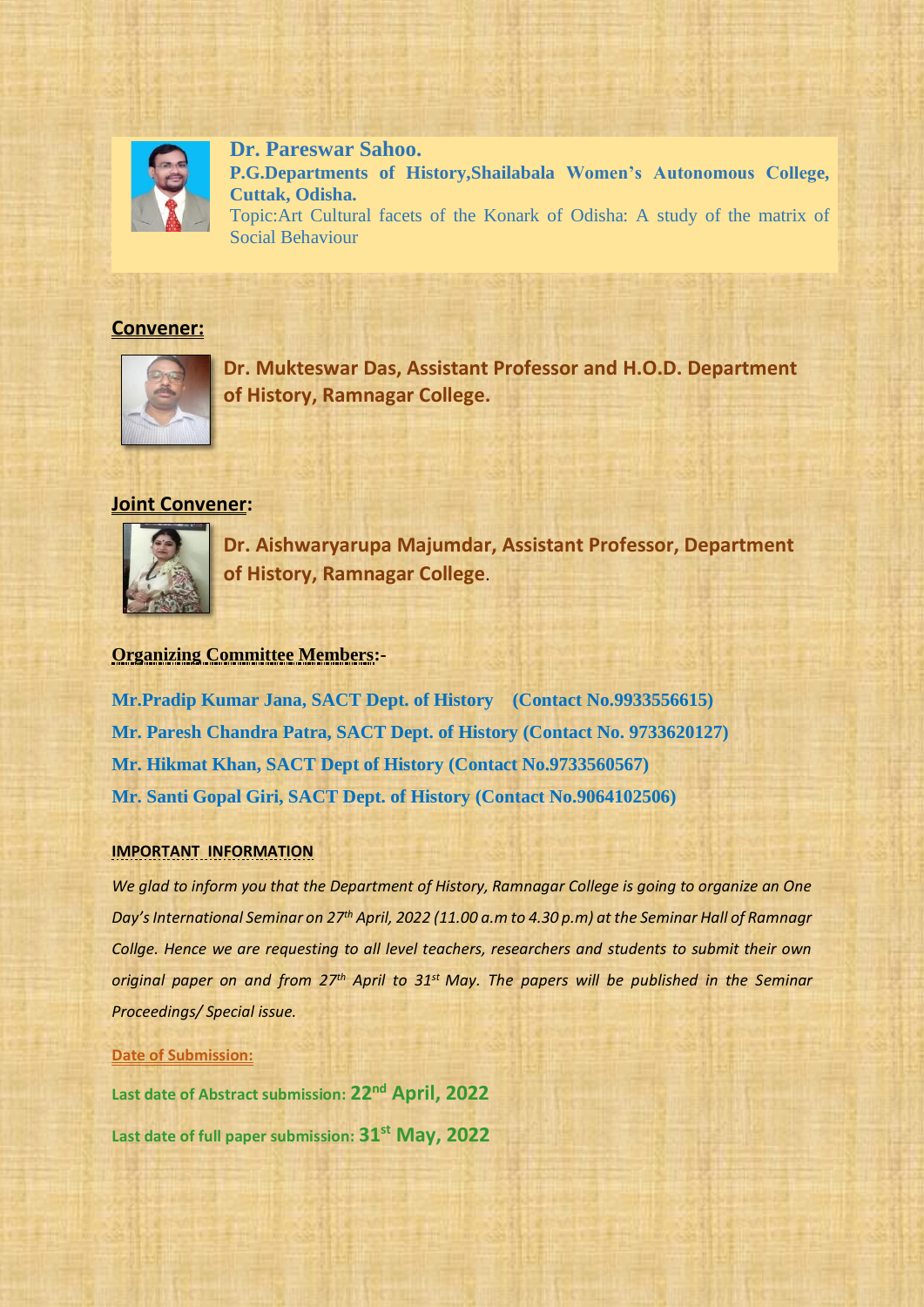Abstract must be written in Bengali or English within 300 words and full paper must be send to the following address:

[mukteswardas@gmail.com](mailto:mukteswardas@gmail.com)

[aishwaryarupa@gmail.com](mailto:aishwaryarupa@gmail.com)

#### **Registration fees for: Fees transfer to the following Account**

Scholars:500 INR Account No:34138043106 Students: 250 INR. IFSC:SBIN0012453 Phone Pay No:8016952745

Professors/Teachers: 800 INR Name: SANTI GOPAL GIRI

All are cordially invited to register and join the programme.

Contact organizing Committee: Mr. Santigopal Giri.(9064102506)

#### **Online Registration link: <https://forms.gle/ezZkvkEs4ebF8TCX7>**

#### *Abstract*

*The rich indigenous architectural tradition of India was reflected in many ways throughout the ancient times. The history of architecture is concerned more with religious buildings than with any other type. The universal and exalted appeal of religion made the Madir, Masjid or Church etc. the most expressive, permanent and greater influential building in any community. Apart from that, societal expression was also seen through various art and architecture in this period. Medieval time brought newness in this field with the introduction of the Central Asian and Persian style by the Muslim rulers. The earlier Corbel style of arch for constructing the buildings in ancient time (Mandir Chura/ Shikhar) was transformed into a new style called Squinch (Masjid) and continued with a new form, which is commonly known as the Indo-Muslim Architecture. However the Mughal period did not alter the existing structure much but influence the society with its imperialist attitude in a greater way. Thus keeping the architectural form almost the same the buildings started becoming bigger in size and more decorative. Till the end of the Mughal period, Bengal had witnessed this gradual change but never lost its indigenous cultural tradition and architectural form. Rather we can observe a nice blending and coexistence of both the architectural forms over here.*

*Bengal presidency had witnessed an extensive alteration of the architectural form in the colonial period. The commencement of the Victorian form of art and architecture very quickly changed the total scenario of the cultural tradition and swiftly entered into the daily life of the common people. Therefore, the new form of architecture was able to influence the social behaviour of Bengalis also. The great example of such architecture is the Victoria Memorial of Kolkata. It is of great importance to say that the educated middle class of the Bengali society gradually started adjusting themselves with this multicultural architectural form and had shown this influence on their private properties. Thus the British were successful to establish their imperial power on the receiving end by almost neglecting the traditional architecture and forming a new one, called Indo-Saracenic form of Architecture.*

On this note, the department of History, Ramnagar College, is going to arrange its first International Seminar on Issues and Discourses around Multicultural Architecture and Social Behavoiur in Colonial Bengal on 27<sup>th</sup> April, 2022. This seminar promises to offer a suitable space for discussion on different